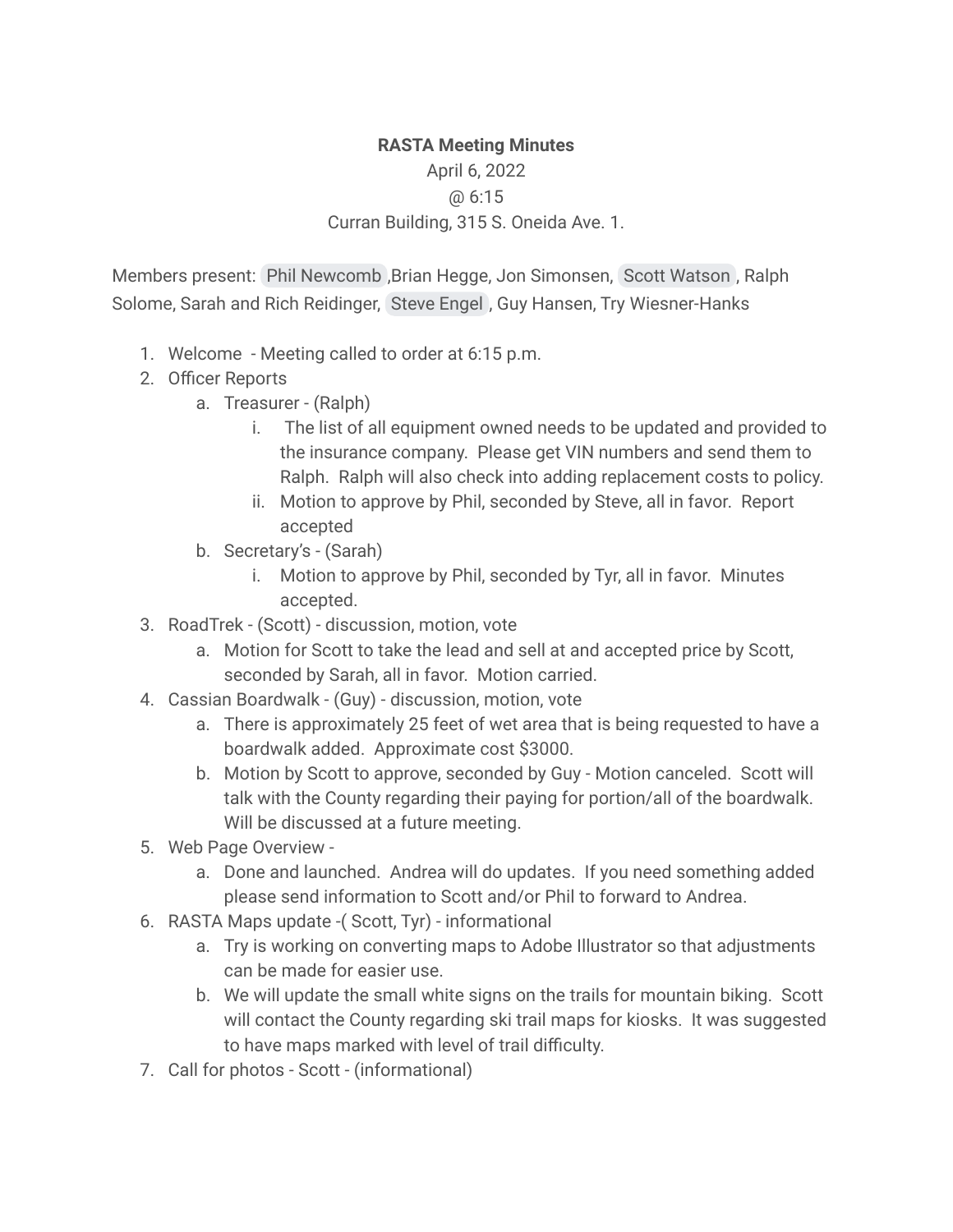- a. If you have pictures of events and/or rides, please send them to Scott so that they can be added to the website.
- 8. County Grooming Contract (Scott) informational, discussion
	- a. Scott will talk with the County to ask them to make an in-kind contribution to the ski tails, such as parking, grading, and expanded mowing.
- 9. Bobcat Repair bucket teeth, hydraulics, schedule
	- a. Bucket teeth need welding and hydraulic hoses need repair. Welding work will be done by Three Brothers. Steve will work on hydraulic hoses
- 10. Washburn Trail spring clean up.
	- a. Phil will coordinate.
- 11. RASTA Rally Update/Needs
	- a. Coming together. Phil will need to order race bibs. Volunteers are still needed.
- 12. Washburn Fat Bike -(Scott) discussion: routes, equipment, groomers
	- a. Potential for 2022/2023 winter season. Grooming will consist of red trail and no BS to start. Scott has requested that as people ride this summer they look for possible trails.
- 13. Pump Track Picnic Table & Bench Scott
	- a. Motion to purchase 1 table to be placed by the jump line with the cost not to exceed \$1500 by Guy, seconded by Tyr, all in favor, motion carried.
- 14. Motion to adjourn at 8:02 p.m. by Steve, seconded by Sarah, all in favor. Meeting adjourned.
- 15. Next Meeting Wednesday, July 13, 2022 at 5:00 p.m. Location to be determined.

## **Background Information**

**RoadTrek** - 1996 Dodge Roadtrek 190 Popular with 90,818 miles. Donated by Marcia Obukowicz. Needs to have flooded headlamps replaced and windshield wiper linkage replaced. Rich is willing to do the work. Scott is willing to take the lead to sell if authorized by BOD to adjust sell price as necessary.

**Cassian Boardwalk** - Extend the existing boardwalk on the Cassian trail 30 ft to the south to connect with upland in order to facilitate equipment access. RASTA would use the same construction technique as the current boardwalk with vertical supports, stringers and treads. We would use the McNaughton crew week of June 1, to build the extension. Estimated cost \$3,146.

**County Grooming Contract** - Discuss modifying our Nordic expenditures to the County to include donations of equipment, trail construction and trail maintenance.